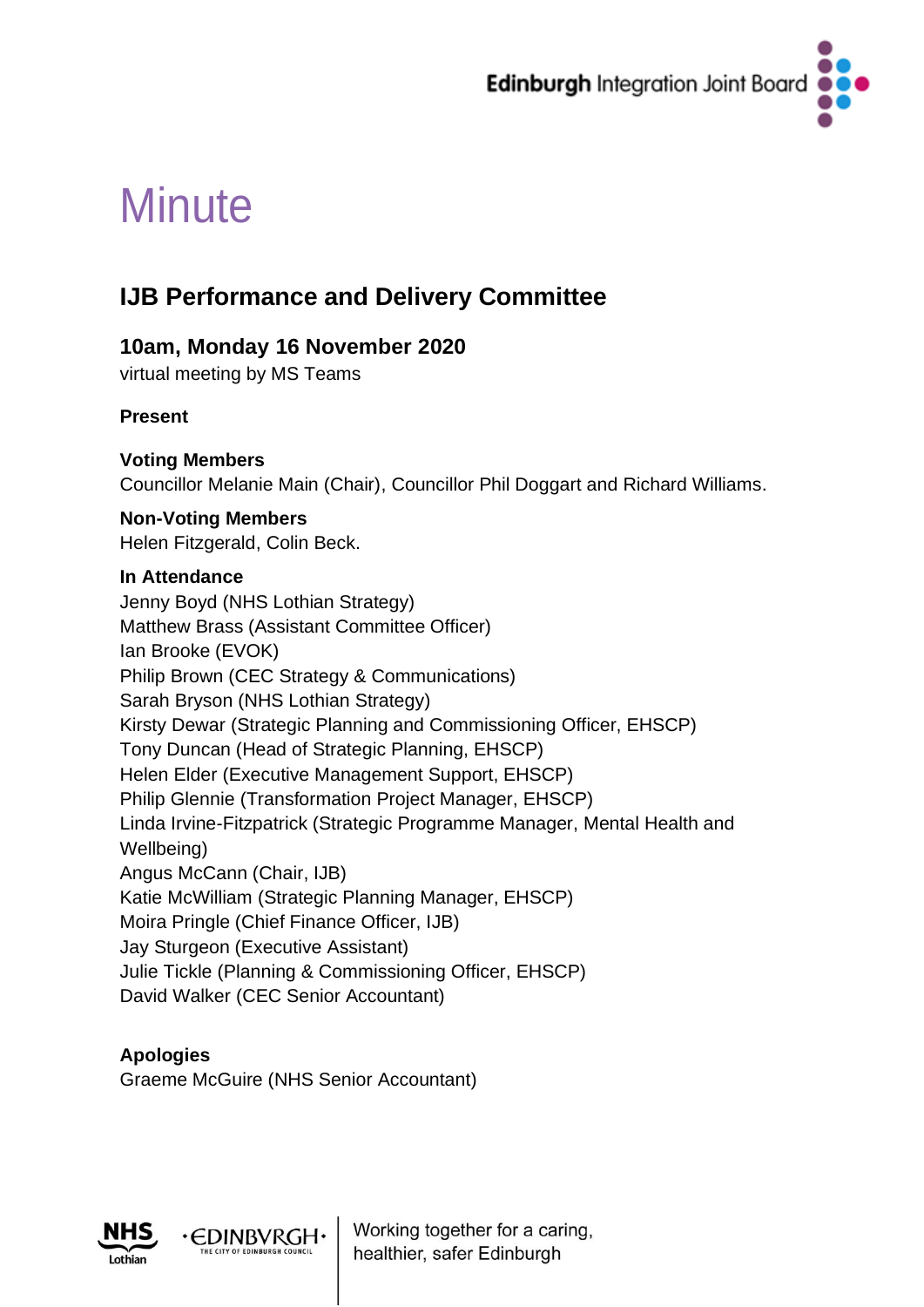# **1. Minutes\_\_\_\_\_\_\_\_\_\_\_\_\_\_\_\_\_\_\_\_\_\_\_\_\_\_\_\_\_\_\_\_\_\_\_\_\_\_\_**

#### **Decision**

To approve the minute of the 28 September 2020 and 16 October 2020 as a correct record.

# **2. Work Programme\_\_\_\_\_\_\_\_\_\_\_\_\_\_\_\_\_\_\_\_\_\_\_\_\_\_\_\_\_\_\_**

The Work Programme was presented to Committee. It was agreed that the programme was not fully up-to-date, and the Chair would agree to an August 2021 meeting date following the meeting, which would complete the programme for the coming year.

Committee members noted that additional IJB meetings had been scheduled throughout 2021, therefore the Programme would need to be revised in order to align with the additional IJB meetings.

#### **Decision**

- 1) To agree to a meeting date for August 2021.
- 2) To revise the programme to align with additional IJB meetings that had been scheduled for 2021.
- 3) To otherwise agree the work programme.

(Reference – Work Programme, submitted)

# **3. Outstanding Actions\_\_\_\_\_\_\_\_\_\_\_\_\_\_\_\_\_\_\_\_\_\_\_\_\_\_\_\_\_**

The outstanding actions updated for this meeting were submitted. As each action recommended for closure related to an item on the agenda for this meeting – and each report had actions attached after consultation – it was agreed to leave the actions recommended for closure and note the remaining outstanding actions.

#### **Decision**

To note the outstanding actions.

(Reference – Outstanding Actions, submitted)

# **4. Performance Report\_\_\_\_\_\_\_\_\_\_\_\_\_\_\_\_\_\_\_\_\_\_\_\_\_\_\_\_\_\_\_**

Committee were presented with a Performance Report which updated members with an overview of the activity and performance of the Edinburgh Health and Social Care Partnership and certain functions of the EIJB.

An update on social care performance was presented firstly, with encouraging statistics showing that the number of individuals waiting for

Page | 2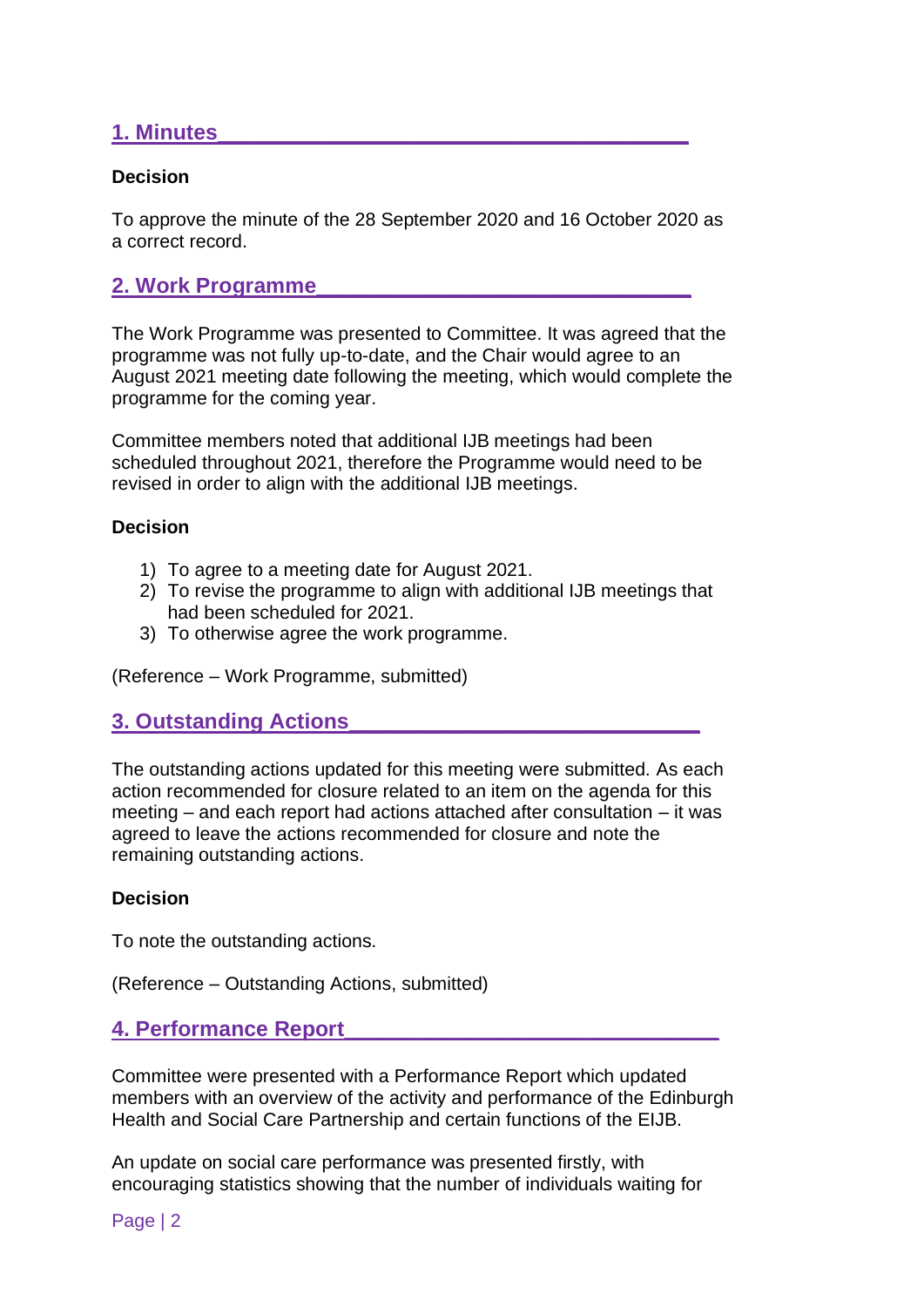assessment has been lower each month of 2020-21 than the corresponding month of 2019-20, and all but reduced to zero in NE and SE locality.This also correlated to the downward trend of people waiting for a package of care, as well as people waiting for a review.

Members noted an increase in sickness levels of Council-employed staff and adult protection referrals from Police Scotland. Members requested for the data on staff sickness levels to be broken down further, and reasoning behind the increase in sickness levels as well as more specific figures relating to this to be presented to members in due course.

Members were also updated on the Ministerial Strategic Group targets, which focused on data relating to A&E . It was noted that A&E data included Covid-19 data. It was agreed to separate this out in future reports. There remains an ongoing issue with data relating to emergency admissions due to the way Edinburgh A&E admits to provide treatment in A&E, and this inflates 'emergency admissions'. Work to resolve this is ongoing.

It was noted that A&E attendances, 4-hour A&E performance, the number of unscheduled occupied bed days and occupied bed days due to delayed discharge all followed a decreasing trend when compared to the previous year. Members noted that emergency admissions had increased throughout the current year and reflected a general increase when compared to the previous year.

Members noted concerns over the comparative data in the report, as it was seen to be misleading to compare Edinburgh figures to groupings throughout the country who may seem to perform better as a result of a far smaller population (eg. Shetland Islands).

If members had any further queries or comments on the data, Jennifer Boyd and Philip Brown can be contacted directly via email at [jennifer.boyd3@phs.scot](mailto:jennifer.boyd3@phs.scot) and [philip.brown@edinburgh.gov.uk.](mailto:philip.brown@edinburgh.gov.uk)

#### **Decision**

- 1) To consider the performance of the Partnership as detailed in the report and appendices.
- 2) To investigate what groupings the data for Edinburgh is compared to and if these are reliable.
- 3) To agree to producing a briefing note on a more in-depth analysis of staff sickness figures and the reasoning behind the increase.
- 4) To include more text in following performance reports to allow for a better understanding of the data presented.
- 5) To agree to a briefing report being produced to give a more in-depth explanation on the SDS data included in the report.

(Reference – Performance Report, Report by the Head of Strategic Planning, EHSCP, submitted)

Page | 3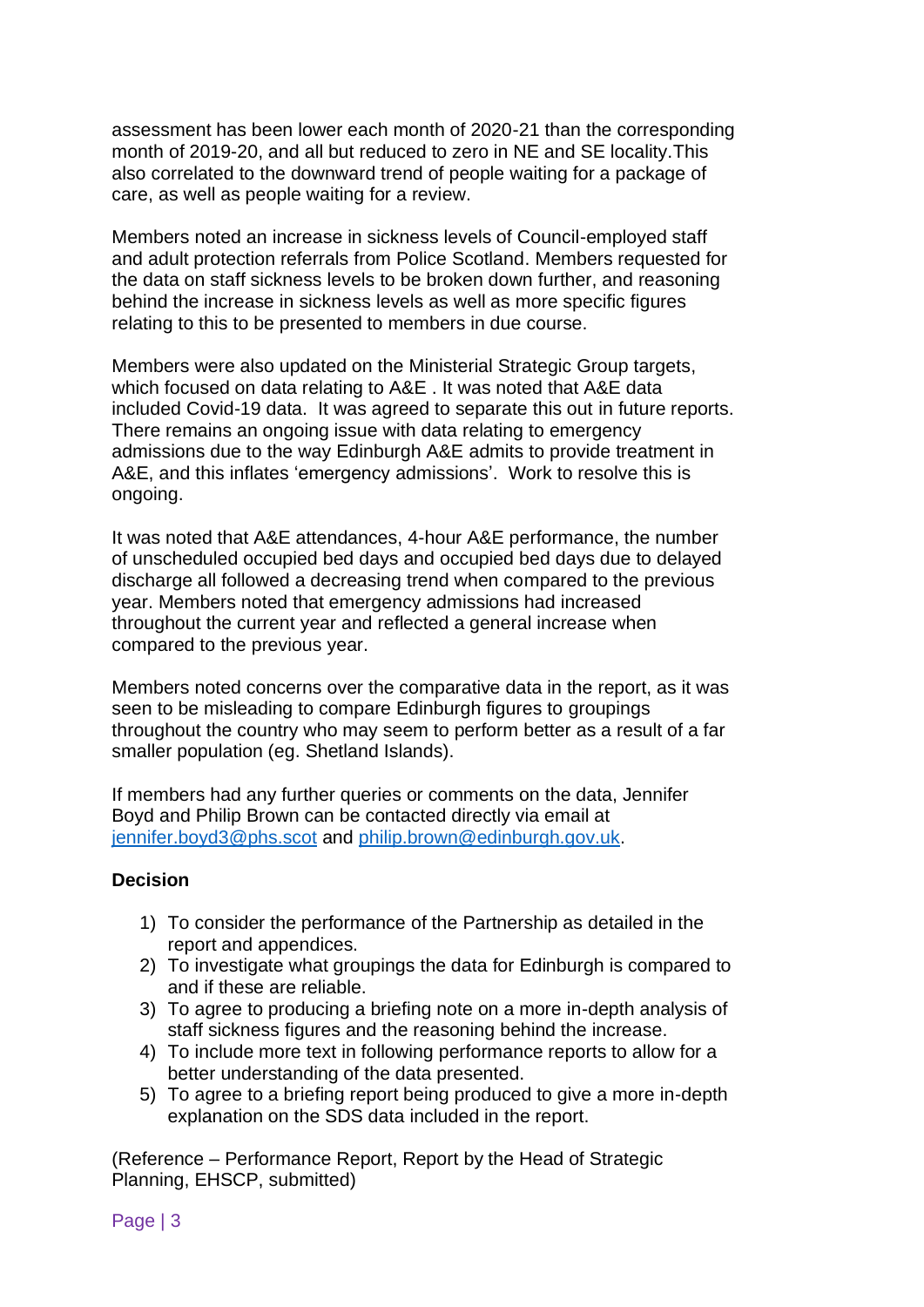# **5. EIJB Annual Performance Report 2020-2021\_\_\_\_\_\_\_\_\_\_\_**

The EIJB annual performance report (APR) was presented to Committee, which provided a proposed schedule for the completion of the Report for 2020/21.

Challenges in producing this schedule were presented to Committee, most notably, that the data on the core suite of national indicators is not available until late June, which allows very little time for the analysis of recent data, as the APR is to be published by 31 July each year. It was noted that the Scottish Government are aware of the challenges associated with the publication date, however, a change to current arrangements would mean an amendment to legislation.

The timeline for production of the APR was reviewed and agreed upon, and it was noted that the Interim Performance and Evaluation Manager had now been appointed and would join the Strategy and Performance team on 30 November 2020 to begin the production of the APR.

#### **Decision**

- 1) To note the draft timeline for production of APR 2020-21 and the challenges associated with this.
- 2) To note that the Interim Performance and Evaluation (P&E) Manager had been recruited and will join the Edinburgh Health and Social Care Partnership (EHSCP) on 30 November 2020.

(Reference – EIJB Annual Performance Report 2020-21 – Report by the Head of Strategic Planning, EHSCP, submitted)

# **6. Edinburgh Joint Carers' Strategy 2019-2022 Strategic Key Performance Indicators\_\_\_\_\_\_\_\_\_\_\_\_\_\_\_\_\_\_\_\_\_\_\_\_\_\_\_\_\_\_\_**

Committee were presented with a report on the key performance indicators for the Edinburgh Joint Carers' Strategy (EJCS) 2019-2022.

In August 2019, the IJB approved the EJCS. The proposed strategic key performance indicators were presented to Committee for the six key priority areas:

- Identifying Carers
- Information and Advice
- Carer Health and Wellbeing
- Short Breaks
- Young Carers
- Personalising Support or Carers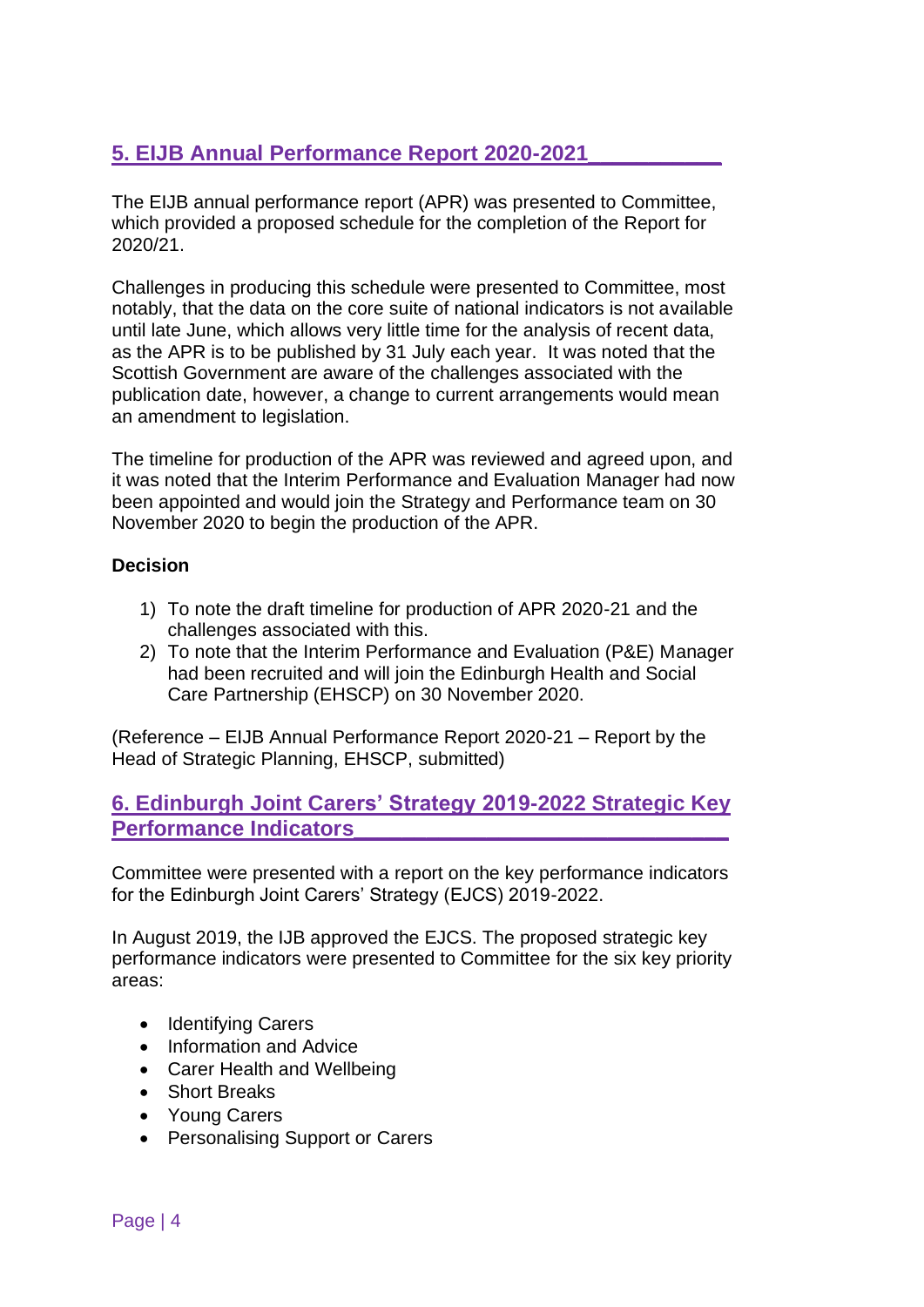Members noted that the progress of the strategy implementation plan will be reviewed on a 6-monthly basis by Edinburgh Carers Strategic Partnership Group, and subsequently reported to the IJB through the Performance and Delivery Committee on an annual basis, the first report being due in January 2022.

### **Decision**

- 1) To agree to the proposed Key Performance Indicators for the Edinburgh Joint Carers' Strategy 2019-2022 as laid out in Appendix 1.
- 2) To accept the proposed timelines for annual reporting on the progress and impact of the Strategy and to receive the first report in January 2022.

(Reference – Edinburgh Joint Carers' Strategy 2019-2022: Strategic Key Performance Indicators – Report by the Head of Strategic Planning, EHSCP, submitted)

# **7. Mainstreaming Equality and Equality Outcomes\_\_\_\_\_\_\_\_**

Committee were presented with the progress in mainstreaming equality and equality outcomes, which updated members on the measures taken in these fields as they worked towards achieving the Equality Outcomes set by the IJB in April 2016.

Members noted that the progress report was required in accordance with the Equality Act (2010), with this report being published to the Edinburgh Health and Social Care Partnership's website following Committee approval.

The progress of the activities and inputs for achieving the equality outcomes were presented. Members acknowledged and praised the clear development of the work being undertaken to achieve these outcomes.

Members expressed concerns over the Integrated Impact Assessments (IIAs), and further information was requested on how the assessments were undertaken, how often they occurred and how the assessments were scrutinised. For member's assurance, a briefing note was agreed to be circulated on these IIA findings.

#### **Decision**

- 1) To note and agree to publish online the Mainstreaming Equality and Equality Outcomes Progress Report 2020.
- 2) To agree to circulating a briefing note on the procedures for and conduct of Integrated Impact Assessments, and the frequency of their occurrence.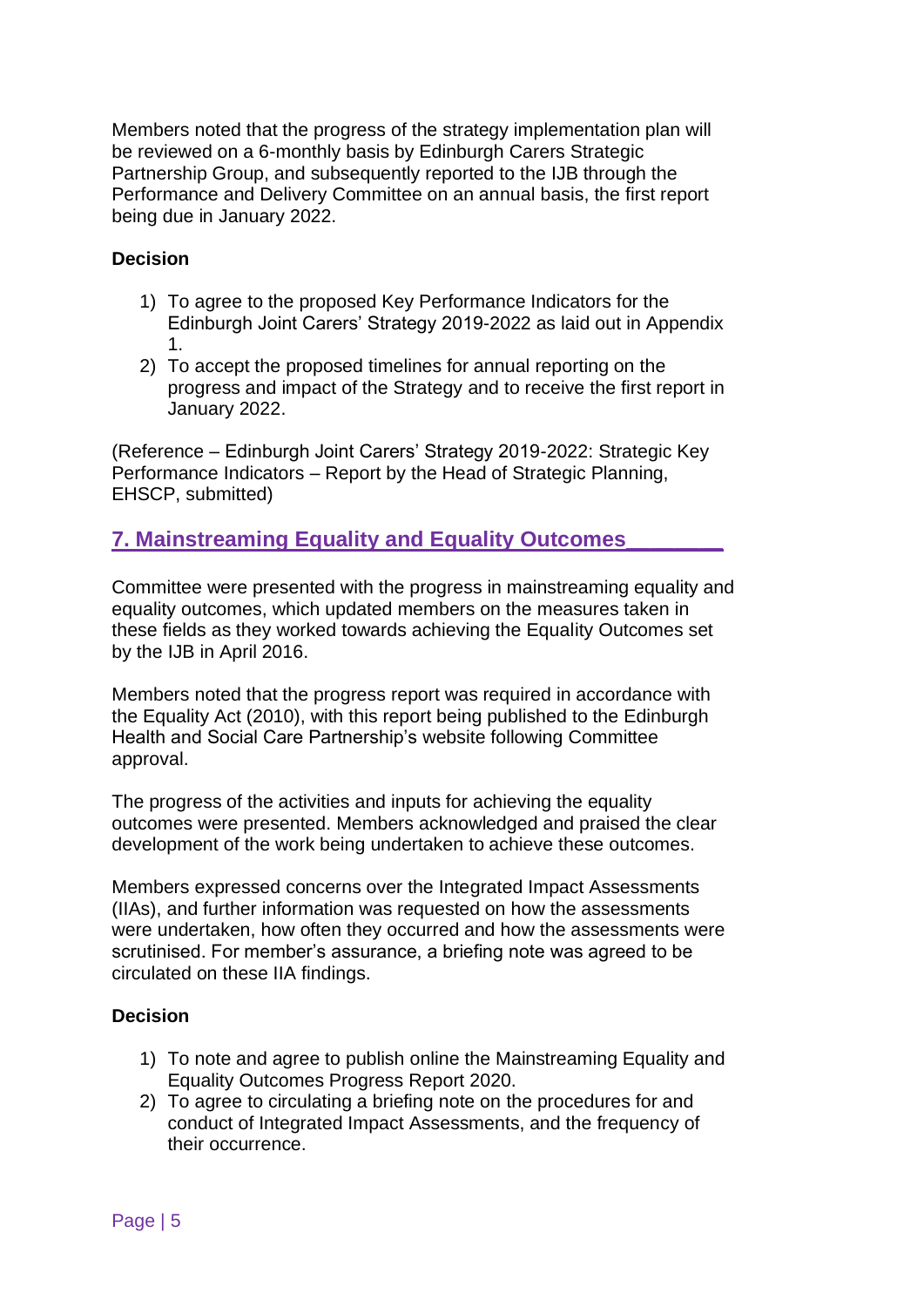(Reference – Mainstreaming Equality and Equality Outcomes – Progress Report – Report by the Chief Officer, EIJB, submitted)

# **8. Annual Review of Directions\_\_\_\_\_\_\_\_\_\_\_\_\_\_\_\_\_\_\_\_\_\_\_\_**

A report on the Annual Review of Directions was presented to Committee which provided updated information on the rationale behind the proposals to vary, close or replace existing directions.

Committee were asked to consider the review of directions that were approved during the period October 2019 – March 2020. The report initially recommended that 7 of the existing Directions were to be retained, 3 varied, 2 closed and 1 to be superseded by two new directions. In September 2020, Committee requested more information on why these Directions were grouped into these categories above, a review was conducted, and this report presented members with updated information to aid the decision-making on the Directions before submission to the EIJB.

The report also introduced new recommendations on several Directions, with Direction EIJB-22/10/2019-10 and EIJB-22/10/2019-11 proposed for closure, and EIJB-22/10/2019-5 was recommended to be superseded by two separate directions. Again, Committee were asked to review these draft directions before their referral to the EIJB.

Committee noted that there was an outstanding action to set a direction reflecting the decision of EIJB on the Professional Advisory committee decisions in July 2020

#### **Decision**

- 1) To consider the review of directions approved during the period October 2019 – March 2020 and the updated information on directions proposed for variation or closure.
- 2) To agree to the recommendations for retaining, varying, closing, or superseding existing directions prior to onward referral to the Edinburgh Integration Joint Board provided at Appendix 1.
- 3) To agree to the revised draft directions provided at Appendix 2 prior to onward referral to the EIJB.
- 4) To agree to circulating a briefing note produced by Mark Grierson on the slippage of timescales of the disability service Directions.
- 5) To request a Direction covering membership of the college of ETC.

(Reference – Annual Review of Directions – Update Report - Report by the Head of Strategic Planning, EHSCP, submitted)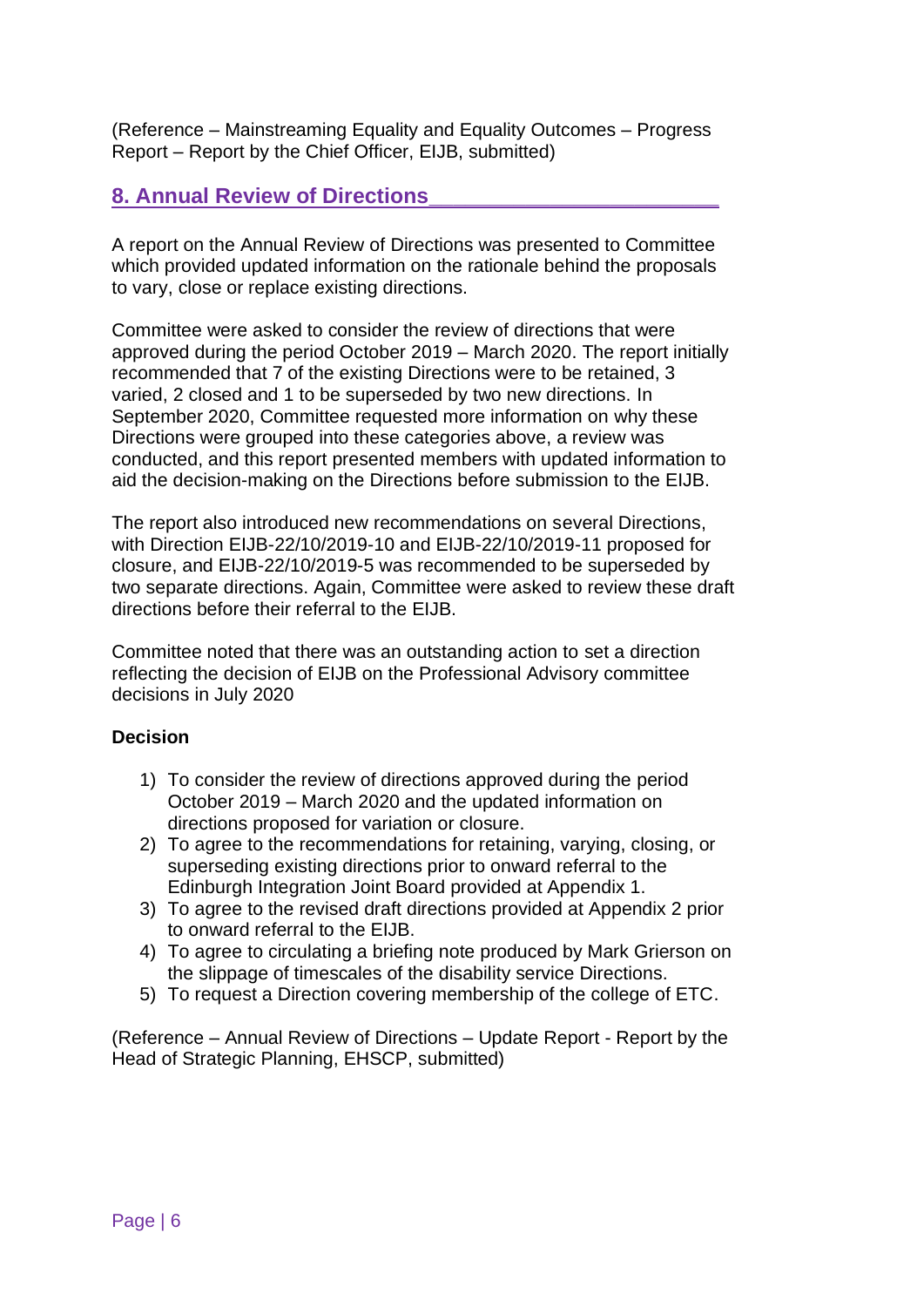# **9. Health and Social Care Grant Programme Evaluation 2019- 20\_\_\_\_\_\_\_\_\_\_\_\_\_\_\_\_\_\_\_\_\_\_\_\_\_\_\_\_\_\_\_\_\_\_\_\_\_\_\_\_**

Committee were presented with a report giving an evaluation of Health and Social Care Grant Programme for 2019/20. The report included the key findings of the evaluation, which members noted and deemed a success, especially considering this was the first three-year Health and Social Care Grant Programme.

The report noted that the Grant Programme invested £4.6m in activities which benefitted approximately 51,000 people across a range of different activities including; disadvantaged communities, enhanced community resilience, improving individual's mental health and wellbeing and contributing to mitigating, preventing and undoing the causes of health inequality. It was noted that the measurement of the Programme's success was calculated through standard impact assessment questions (SIAQs), with figures taken from assessments suggesting an average of 83% of service users agreed or strongly agreed that the service they used had had a positive impact.

Members noted the positives of the Grant Programme, but also highlighted that there were several groups who provided services for ethnic minorities who were unsuccessful in their grant application, requested a follow-up with these groups to check the progress of their work, and what was being done to ensure ethnic minorities were accessing services and community support

Committee recognised that the time required for this grant process had been three years, and there was no less that three years until the current grants run out.

# **Decision**

- 1) To note the findings of the Health and Social Care Grant Programme Evaluation Report 2019/20.
- 2) To request for the Community Investment Strategy to be brought forward by the Strategic Planning Group Committee to ensure delivery of funding by April 2022.

(Reference – Health and Social Care Grant Programme Evaluation 2019- 20 – Report by the Chief Finance Officer, EIJB, submitted)

# **10. Mental Health Services – Planning and Operational Arrangements\_\_\_\_\_\_\_\_\_\_\_\_\_\_\_\_\_\_\_\_\_\_\_\_\_\_\_\_\_\_\_\_\_\_**

Committee members previously requested clarification on mental health services that are managed by the Partnership, are hosted on behalf of the Partnership by REAS, or developed and delivered by REAS on behalf of NHS Lothian. As a result, this report was presented to Committee to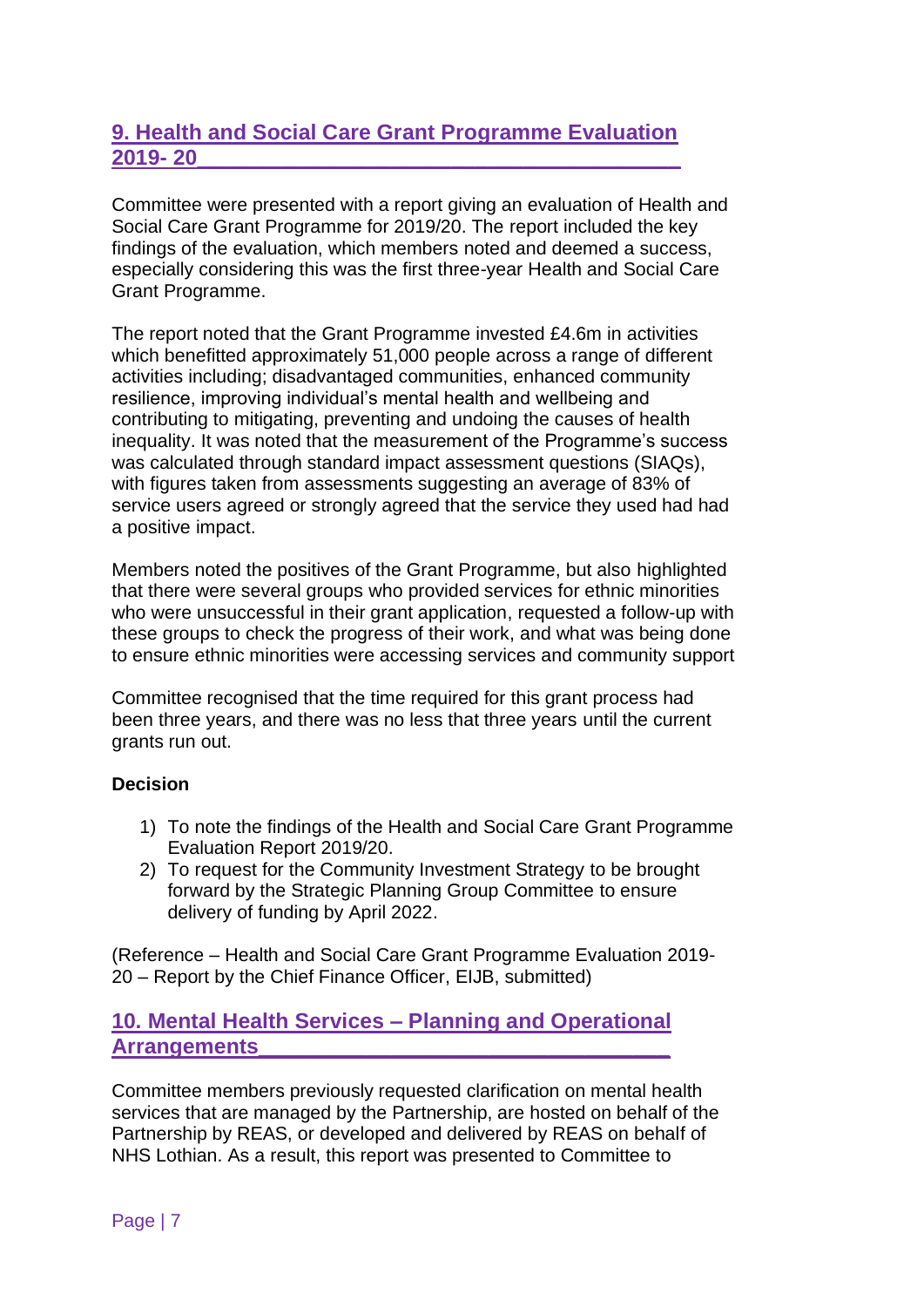produce a better understanding of planning and operational arrangements of mental health services.

The report clarified to members what the mental health services were, who they were commissioned by, and who was responsible for the operational management.

The report also focused on the Thrive Programme and explained to members the six workstreams of the programme that are incorporated in the Strategic Plan 2019-2022. Members also noted that the Thrive workstreams membership is split between service users and carers through Collective Advocacy, with the work delivered by the programme including the reviewing, monitoring and commissioning of services detailed in the Commissioning Plan.

The report updated members on more recently commenced work, including the commitment to support additional mental health workers in key settings, such as A&E departments, GP practices, police station custody suites and prisons. The delegation of workers was reported alongside the ongoing recruitment of 17 additional WTE staff to help deliver a backlog of psychological therapies. Members noted that 14 of those 17 WTE staff have been recruited, with the remaining positions currently in recruitment.

#### **Decision**

- 1) To note the current planning and operational arrangements for mental health services.
- 2) To acknowledge that the Thrive Edinburgh Commissioning Plan provides clear direction for service redesign, development and delivery involving all the necessary stakeholders reflecting operational delivery structure.
- 3) To note that the Chief Officer agreed to update the EIJB on progress with the improvement of services put into special measures level 3 by the Scottish Government.
- 4) To agree to more information being circulated on interventions, and for this information to be built into Mental Health Services framework.

(Reference – Mental Health Services: Planning and Operational Arrangements – Report by the Head of Strategic Planning, EHSCP, submitted)

# **11. Public Health Scotland Publication – Insights in Social Care 2018-19\_\_\_\_\_\_\_\_\_\_\_\_\_\_\_\_\_\_\_\_\_\_\_\_\_\_\_\_\_\_\_\_\_\_\_\_\_\_**

Due to time constraints, this report was not presented to Committee. Members expressed their desire to set up a separate online briefing to